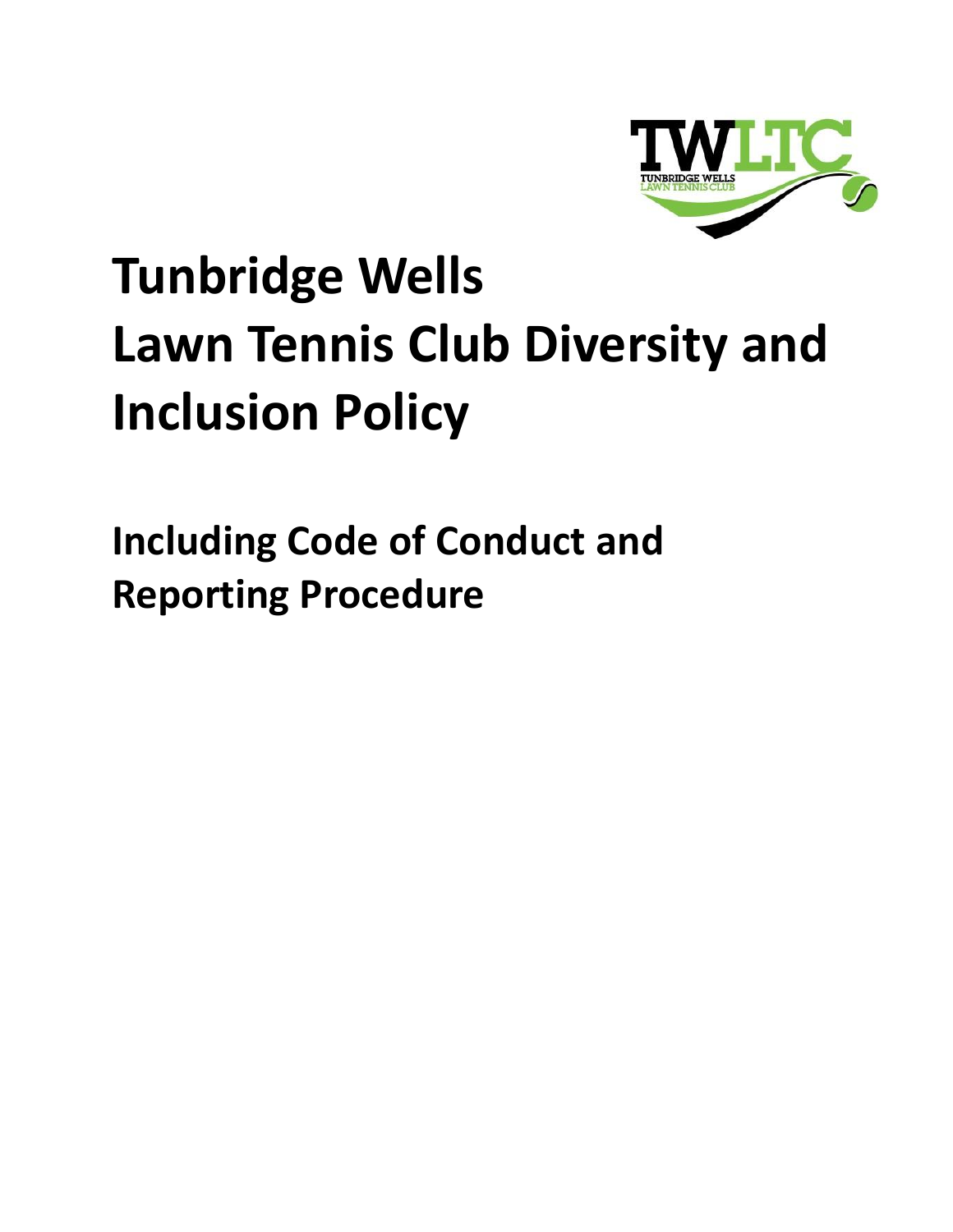# **Concern Reporting Procedure**

Anyone who has concerns that they or someone else is being discriminated against or has been a victim of discriminatory language or behaviour should:

| <b>Respond</b> | Listen carefully to what the person is telling you. Do not interrupt; keep questions to<br>a minimum; do not promise to keep the information secret                                                                                                                                |                                                                                                                                                                                                                                                                                                                                                                                                                                                                                  |
|----------------|------------------------------------------------------------------------------------------------------------------------------------------------------------------------------------------------------------------------------------------------------------------------------------|----------------------------------------------------------------------------------------------------------------------------------------------------------------------------------------------------------------------------------------------------------------------------------------------------------------------------------------------------------------------------------------------------------------------------------------------------------------------------------|
|                |                                                                                                                                                                                                                                                                                    |                                                                                                                                                                                                                                                                                                                                                                                                                                                                                  |
| <b>Refer</b>   | Is someone in immediate danger?                                                                                                                                                                                                                                                    |                                                                                                                                                                                                                                                                                                                                                                                                                                                                                  |
|                | <b>YES</b>                                                                                                                                                                                                                                                                         | <b>NO</b>                                                                                                                                                                                                                                                                                                                                                                                                                                                                        |
|                | Call the police (999)                                                                                                                                                                                                                                                              | Talk to the club's Welfare Officer in<br>confidence (Alison Dry, admin@twltc.co.uk,                                                                                                                                                                                                                                                                                                                                                                                              |
|                | <b>THEN</b>                                                                                                                                                                                                                                                                        | 01892 525625); talk to the LTA Safe and<br>Inclusive Tennis Team * (020 8487 7000) as<br>soon as possible (Mon-Fri, 9am-5pm). If the<br>Safe and Inclusive Tennis Team is unavailable<br>and you want advice before the next working<br>day, call the NSPCC (0808 800 5000) or Parent<br>Line Scotland (0800 028 2233) if your concern<br>is about a child.<br>If your concern us about an adult, ask them<br>for details of your Local Authority Adult Social<br>Care Services. |
|                |                                                                                                                                                                                                                                                                                    | Hate crime can alternatively be reported<br>through True Vision at www.report-it.org.uk                                                                                                                                                                                                                                                                                                                                                                                          |
|                |                                                                                                                                                                                                                                                                                    |                                                                                                                                                                                                                                                                                                                                                                                                                                                                                  |
| <b>Record</b>  | Write an objective account of your concerns immediately using the Reporting a<br>Concern Form found in our website Safe and Inclusive Tennis page. Send it to the<br>LTA Safe and Inclusive Tennis Team within 48 hours of the concern/disclosure<br>(safeandinclusive@Ita.org.uk) |                                                                                                                                                                                                                                                                                                                                                                                                                                                                                  |
|                | Handling a concern/disclosure can be emotionally difficult. If you would like to talk to<br>someone after making a concern/disclosure, contact the LTA Safe and Inclusive<br>Tennis Team by phone 020 8487 7000 or email safeandinclusive@lta.org.uk                               |                                                                                                                                                                                                                                                                                                                                                                                                                                                                                  |

**\*** In Wales? You can also contact the Wales Safe and Inclusive Tennis Lead (029 2046 3335). In Scotland? You can also contact the Tennis Scotland Safe and Inclusive Tennis Lead (0131 444 4154).

(See appendix C for more details on what to do if a disclosure from a child or adult at risk is made to you)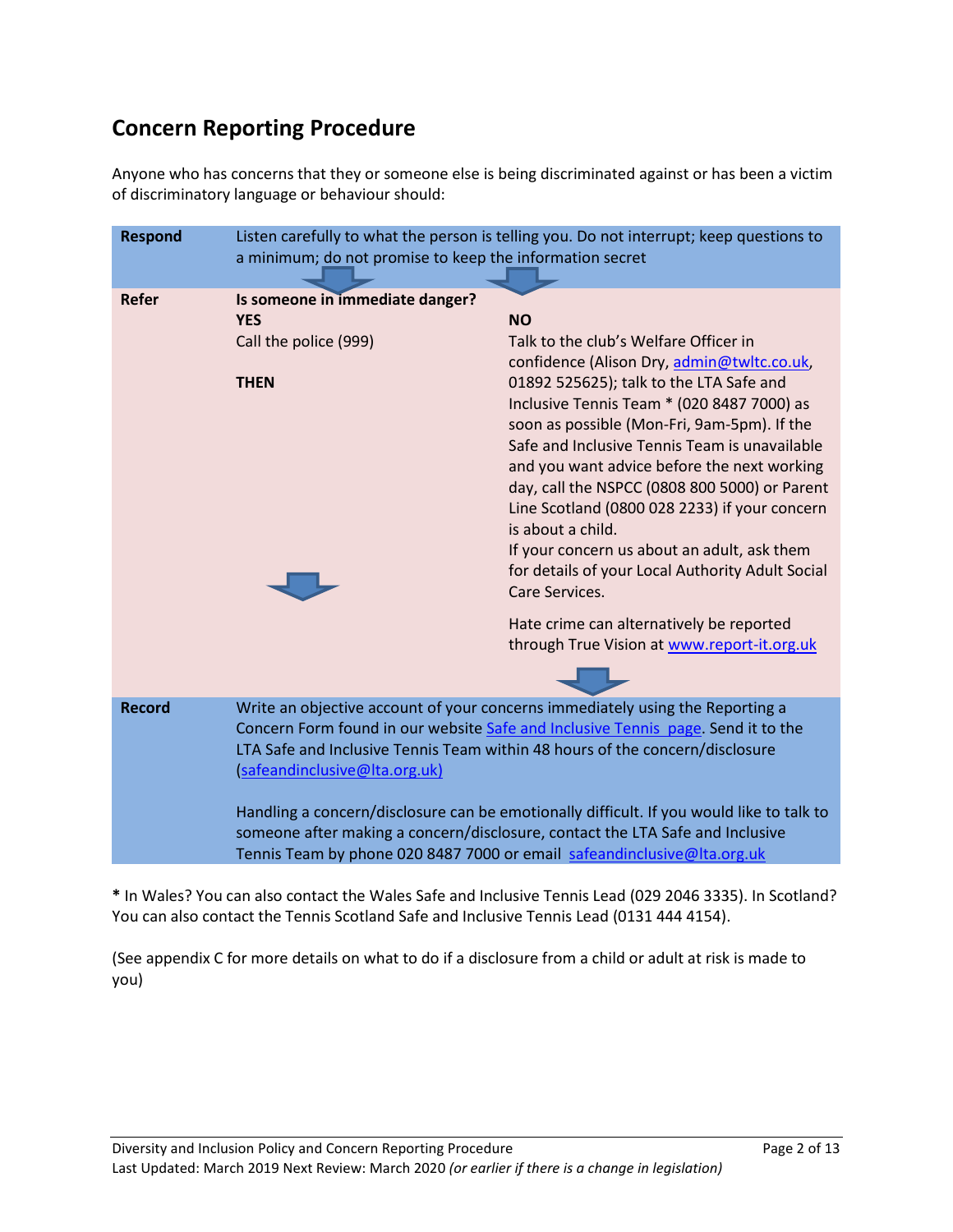# **Diversity and Inclusion in TWLTC**

This Policy sets out our commitment and includes our Safe and Inclusive Standards, Code of Conduct (page 8) and Reporting Procedure (page 2) and it supports our overall aims for diversity and inclusion that are to ensure that:

- Tennis is diverse and inclusive
- Diversity and inclusion are embedded in our club's culture and our behaviours
- We create a culture where inclusive leadership thrives
- We take a proactive approach using positive action to ensure that communities and individuals are valued and able to achieve their full potential.

To achieve these aims we believe that everyone involved in Tennis has a vital role to play in promoting diversity and inclusion and we ask everyone to become Safe and Inclusive Tennis Champions – proactively promoting Safe and Inclusive tennis and taking action against all forms of discrimination.

We are proud to have a Diversity and Inclusion Policy that demonstrates our commitment to making tennis diverse and inclusive. The commitment to Diversity and Inclusion is upheld by all - Lawn Tennis Association (LTA), Tennis Scotland, Tennis Wales and the Tennis Foundation.

These commitments are fully supported by the TWLTC Committee.

Together we can make a positive difference to people from different backgrounds to participate in Tennis at our club.

Thank you.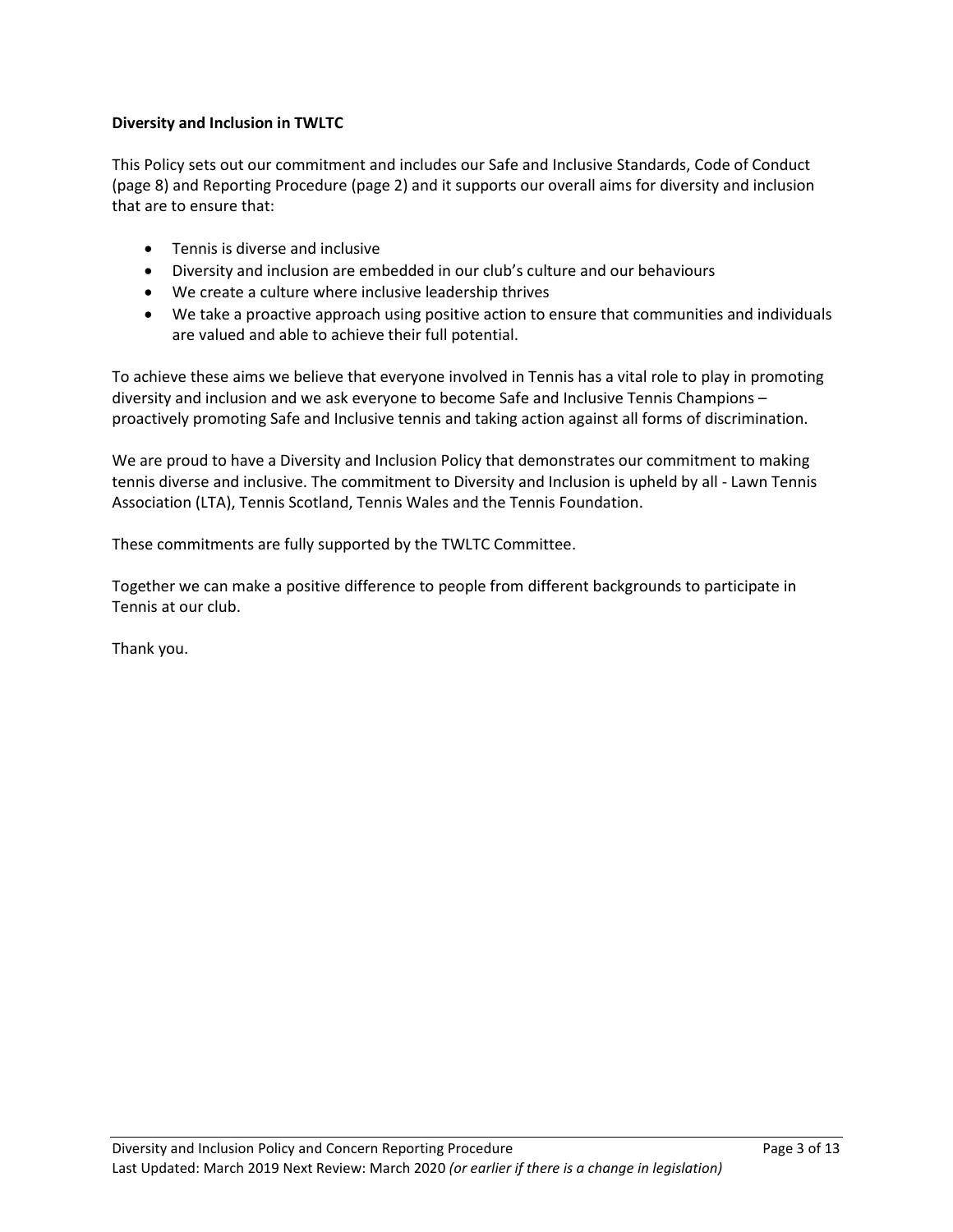# **Diversity and Inclusion Policy**

# **1. Policy Statement**

This Diversity and Inclusion Policy, Standards, Code of Conduct and Reporting Procedure are applicable to **TWLTC** and is based on similar policies of:

- The Lawn Tennis Association (LTA)
- Tennis Scotland
- Tennis Wales
- The Tennis Foundation.

As a club we contribute actively to enable more people to play tennis more often, in a manner that it is safe, inclusive, and fair. This applies regardless of a person's age, disability, gender reassignment status, sex, marital or civil partnership status, pregnancy or maternity, race, sex, sexual orientation, religion, race or sexual orientation, socio-economic status or any other background.

We recognise that many concerns and/or disclosures may have both safeguarding and diversity and inclusion elements to them. This policy reflects this through its reporting procedures, which replicate the safeguarding concern reporting procedures.

This Policy strives to minimise risk and support our venue, programmes, events and individuals to deliver and experience a positive tennis experience for everyone. The Reporting Procedures in page 2 outlines how to respond to safeguarding or discrimination concerns/disclosures.

#### **2. Use of Terminology**

We have adopted the following definitions to explain our approach to diversity and inclusion in tennis:

**Discrimination** – treating someone in a less favourable way and causing them harm, because of their age, disability, gender reassignment, marriage or civil partnership, pregnancy or maternity, race, religion or belief, sex or sexual orientation

**Diversity** – acknowledging, celebrating and respecting the differences between groups of people and between individuals. We will work to ensure that people can be assured of an environment in which their rights, dignity and individual worth are respected, and in particular that they are able to enjoy their sport without the threat of intimidation, victimisation, harassment or abuse.

**Harassment** – unwanted conduct related to a relevant protected characteristic, which has the purpose or effect of violating an individual's dignity or creating and intimidating, hostile, degrading, humiliating or offensive environment for that individual or creates an intimidating, hostile, degrading, humiliating or offensive environment. The focus is on the perception of the complainant not the intent of the perpetrator. Employees can complain of behaviour they find offensive even if it is not directed at them.

**Inclusion** – ensuring that tennis is equally accessible to any member of the community so they can be fully involved in whatever capacity they choose; and that they are supported to achieve their potential in any capacity e.g. player, employee, volunteer, coach or official. We will work to ensure that people have a genuine and equal opportunity to participate to the full extent of their own ambitions and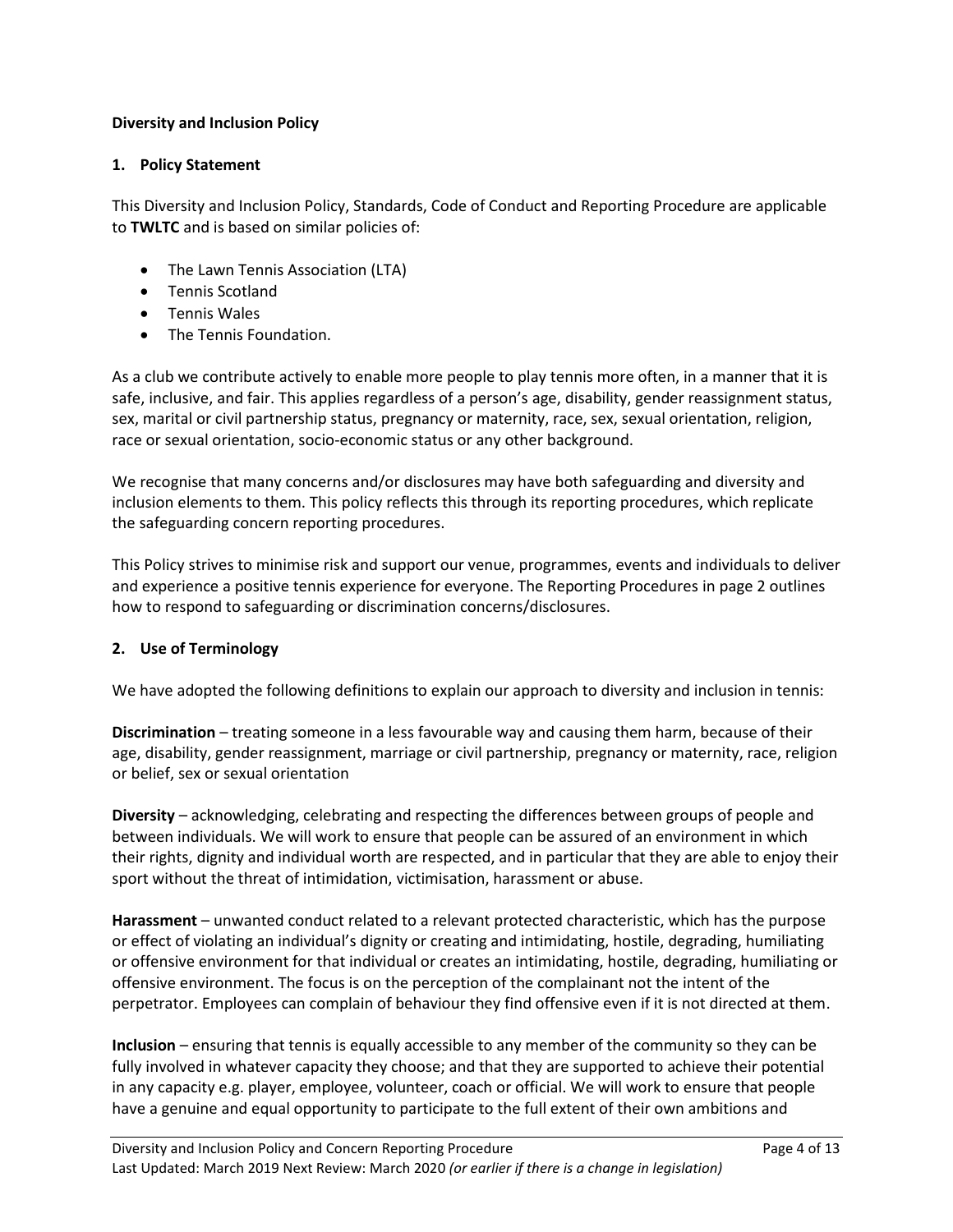abilities, that they feel respected and valued and are not singled out, with regard to their age, disability, gender reassignment status, sex, marital or civil partnership status, pregnancy or maternity, race, sex, sexual orientation, religion, race or sexual orientation, socio-economic status or any other background.

**Positive action** – TWLTC is committed to taking positive steps to counteract the effects of physical or cultural barriers – whether real or perceived – that restrict the opportunity for all sections of the community to participate equally and fully. We will ensure that we institute, support or contribute to appropriate measures or initiatives that enable access to tennis and participation in associated activities by people from any group that is under-represented in tennis or has difficulty accessing it and that they can do so with dignity or without being singled out.

(See Appendix A for full glossary of terms)

# **3. Scope**

TWLTC has direct safe and inclusive responsibility for:

- Staff, consultants, coaches and officials they employ;
- Volunteers, including board members and councillors they recruit;
- Venues they own/lease;
- Events and programmes they run; and
- Ensuring all accreditation requirements are met by accredited coaches, officials and venues.

We recommend and support the development of good diversity and inclusion practice to:

- Accredited coaches, officials and venues;
- Players, parents and carers;
- Volunteers recruited by other organisations;
- Venues hired by or on our behalf
- Club Events.

This Policy is in line with national legislation (see appendix B for details of the relevant legislation) and applicable to our club, specifically to every person and place that we have direct safe and inclusive responsibility for.

# **4. Responsibility for implementation of the Diversity and Inclusion Policy**

# **Diversity and inclusion is everyone's responsibility: not responding to discriminatory or unacceptable language and behaviour is not an option.**

- TWLTC'S Committee and Chair have overall accountability for this Policy and Reporting Procedure, for being the strategic lead on diversity and inclusion and for ensuring compliance with the relevant legislation (see Appendix for details).
- TWLTC'S Chair, Management team and Welfare Officer have overall responsibility for implementation of the policy.
- The Chairman and Welfare Officer of the club are responsible for updating this Policy and Reporting Procedure in line with legislative and organisational developments; and develop a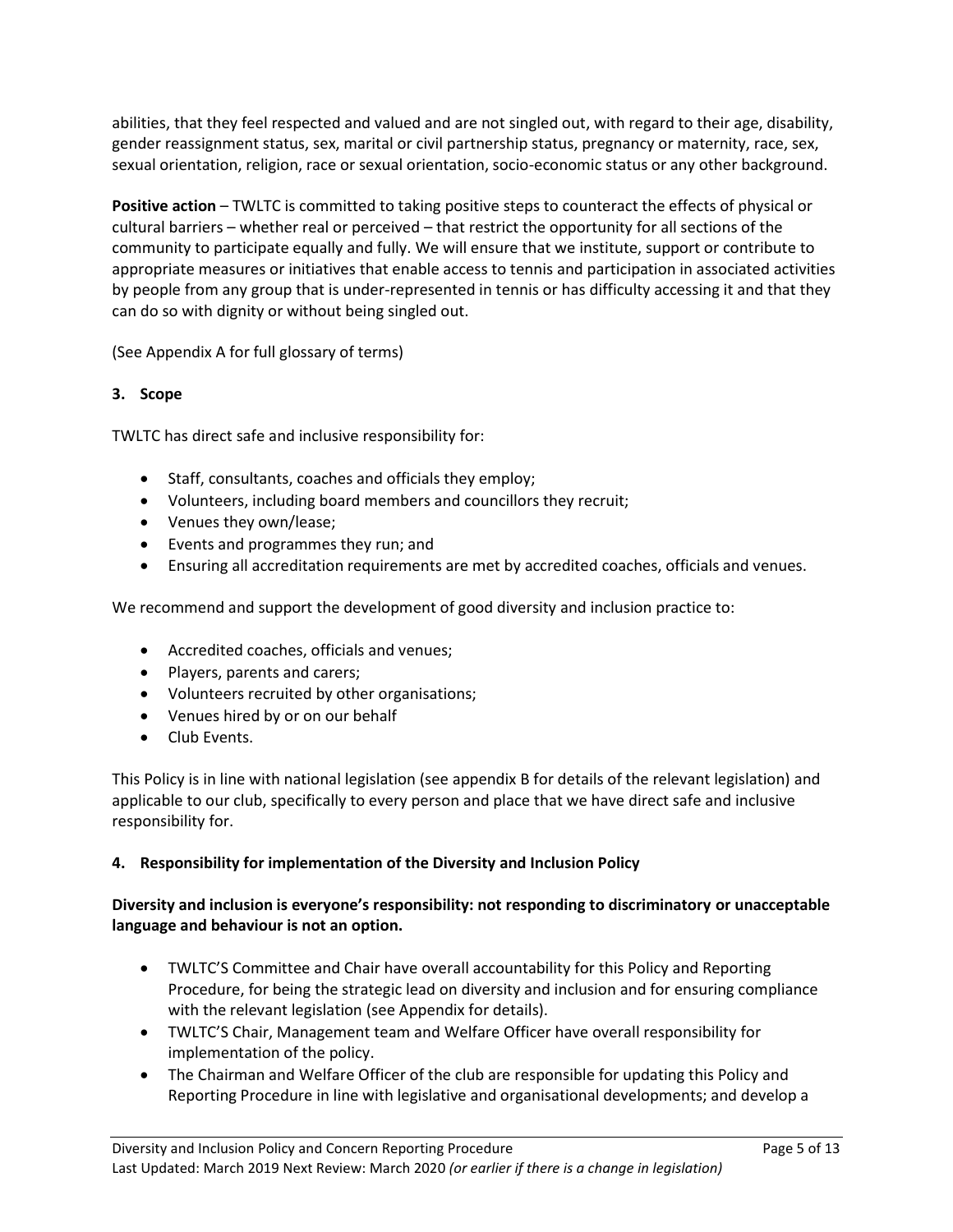strategic and proactive approach to diversity and inclusion and respond to discrimination concerns.

- The TWLTC Welfare Officer Alison Dry is responsible for supporting the club to identify where diversity and inclusion support is required; to implement safe and inclusive procedures; promote diversity and inclusion principles, including the Safeguarding and Reporting Procedure, to all the venues they manage, programmes, events and individuals including players, parents and carers.
- All staff, consultants, coaches, officials and volunteers involved in tennis are responsible for raising diversity and inclusion concerns with the club's Welfare Officer to start with; then the Safe and Inclusive Tennis team if applicable, as outlined in the Reporting Procedure.
- Players, parents and guardians are responsible for upholding the Code of Conduct and Reporting Procedure.
- TWLTC is committed to:
	- $\circ$  formally adopting this policy,
	- $\circ$  taking steps to ensure that our committee, members, participants and volunteers behave in accordance with the policy, including where appropriate taking disciplinary action under our constitution;
	- $\circ$  ensuring that access to membership as well as access to participation is open and inclusive;
	- $\circ$  publishing accurate information about the location and accessibility of our facilities; and
	- $\circ$  supporting measures and initiatives that British Tennis may institute or take part in to advance the aims of this policy as part of our commitment to our LTA membership.

Where there is a diversity and inclusion concern/disclosure:

• The individual who is told about, hears, or is made aware of the concern/disclosure is responsible for following the [Concern Reporting Procedure](#page-0-0) above

# **5. Breaches of the Diversity and Inclusion Policy, Standards, Code of Conduct and Reporting Procedure**

Where there are concerns that diversity and inclusion good practice has not been followed, all staff are encouraged to follow your club's whistleblowing policy; consultants, coaches, officials, volunteers and players are encouraged to: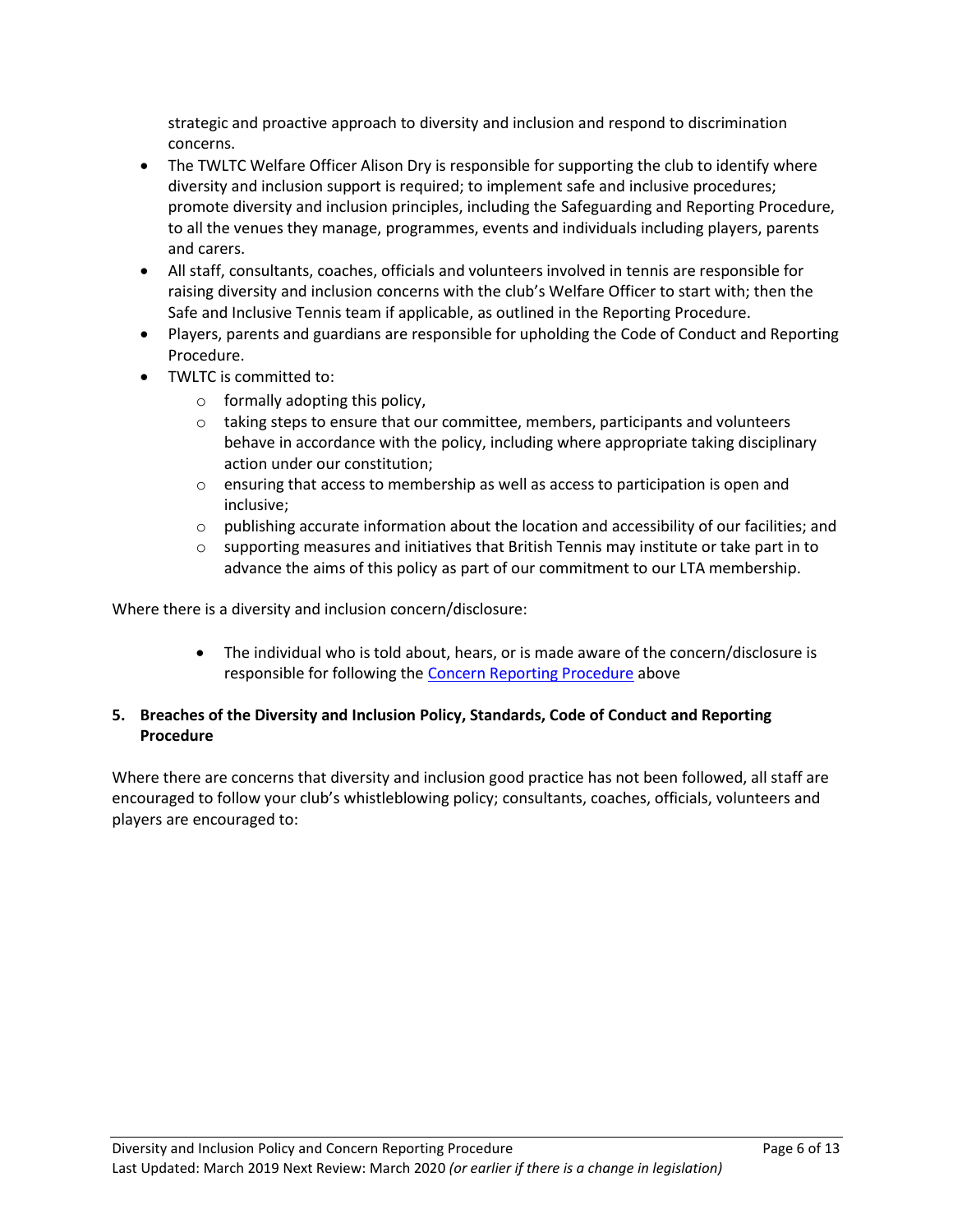1. Complain directly to the person or organisation and seek resolution. In the first instance, this can often resolve many disputes or concerns.

2. If required, you can contact the LTA Safe and Inclusive Tennis Team: safeandinclusive@lta.org.uk they can assist in liaising with the club and investigating the matter. Alternatively, the NSPCC Whistleblowing advice line: 0800 028 0285; help@nspcc.org.uk can be contacted.

3. Seek further advice from the Equality Advisory Support Service a call on 0808 800 0082. For further information their website is: http://www.equalityadvisoryservice.com/app/ask

If someone comes to you with a concern around discrimination, listen to their complaint, reassure them and advise them of the routes listed above (1-3).

Breaches of this Policy and/or failure to comply with the outlined responsibilities may result in the following by the LTA, Tennis Scotland, Tennis Wales and/or the Tennis Foundation:

- Venues Potential removal of LTA accreditation
- Staff disciplinary action leading to possible dismissal and legal action.
- Contracted consultants, officials and coaches termination of current and future roles within all four organisations and possible legal action.
- Recruited volunteers, including councillors and board members termination of current and future roles within all four organisations and possible legal action.

Actions taken by staff, consultants, volunteers, officials, coaches, venues, clubs and/or events outside of the LTA, Tennis Scotland, Tennis Wales and/or the Tennis Foundation that are seen to contradict this Policy may be considered a violation of this Policy.

Where an appeal is lodged in response to a safeguarding decision made by the LTA Safe and Inclusive Tennis Team and Safeguarding and Protection Committee and/or Licensing and Registration Committee, an independent appeal body such as Sport Resolutions may be used. Their decision is final.

#### **6. Related policies and guidance**

- 
- 
- 
- 
- 
- **[Safeguarding Policy](https://www.lta.org.uk/globalassets/about-lta/safeguarding/british-tennis-safeguarding-policy.pdf) Figure 1.5 Contract Contract Contract Contract Contract Contract Contract Contract Contract Contract Contract Contract Contract Contract Contract Contract Contract Contract Contract Contract Contract C**
- Grievance Policy  **Harassment Policy**
- Bullying Policy  **Complaints Policy**
- [Transgender Policy](https://www.lta.org.uk/about-the-lta/policies-and-rules/transgender-policy/)  **Whistle-blowing Policy**
- Data Protection Policy  **And others as may be identified from** time to time.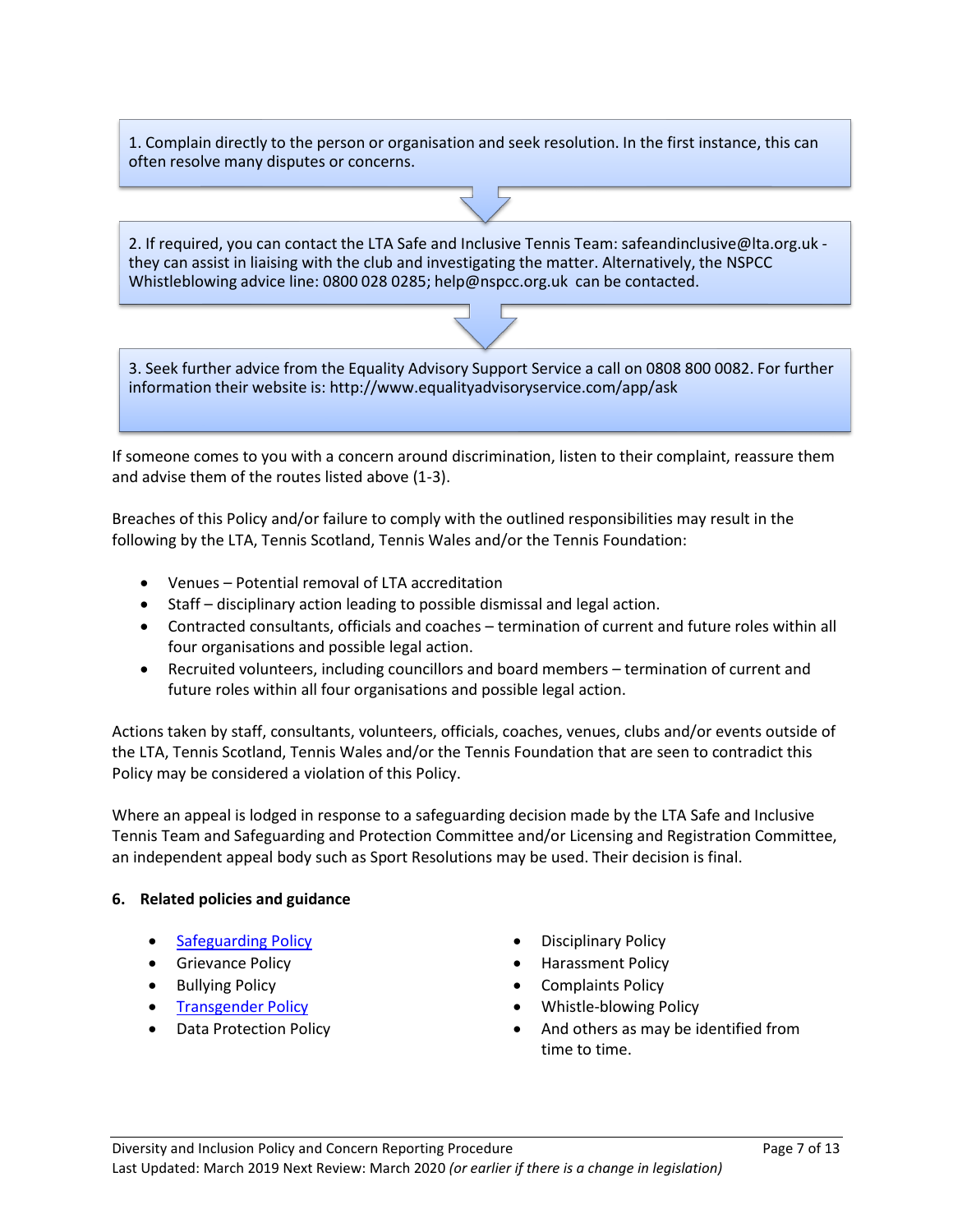# **Safe and Inclusive**

## **TWLTC Code of Conduct**

- Prioritise the well-being of all children and adults at all times
- Be a positive role model. Act with integrity, even when no one is looking
- Help to create a safe and inclusive environment both on and off court and promote the
- Fair Play values: enjoy; respect
- Value and celebrate diversity and make all reasonable efforts to meet individual needs
- Keep clear boundaries between your professional and personal life, including on social media
- Check you have the relevant consent from parents/carers, children and adults before taking or
- using photos and videos
- Ensure your own roles and responsibilities, and those of everyone you are responsible for, are
- clearly outlined and everyone has the information, training and support to carry them out
- Where possible, do not be alone with a child or adult at risk; if you have to be alone with a child or adult at risk; let someone know such as a carer, club secretary, volunteer etc.
- Do not abuse, neglect, harm or discriminate against anyone; or act in a way that may be
- interpreted as such\*
- Doing nothing is NOT an option: report all concerns and disclosures as soon as possible, following the Concern Reporting Procedure. If someone is in immediate danger, dial 999.

\*It is illegal to have a relationship with someone who is under 18 years old if you are in a position of trust; it is illegal to have a sexual relationship with anyone under the age of 16 whether they give consent or not.

This Code of Conduct should be interpreted in a spirit of integrity, transparency and common sense, with the best interests of children and adults at risk as the primary consideration.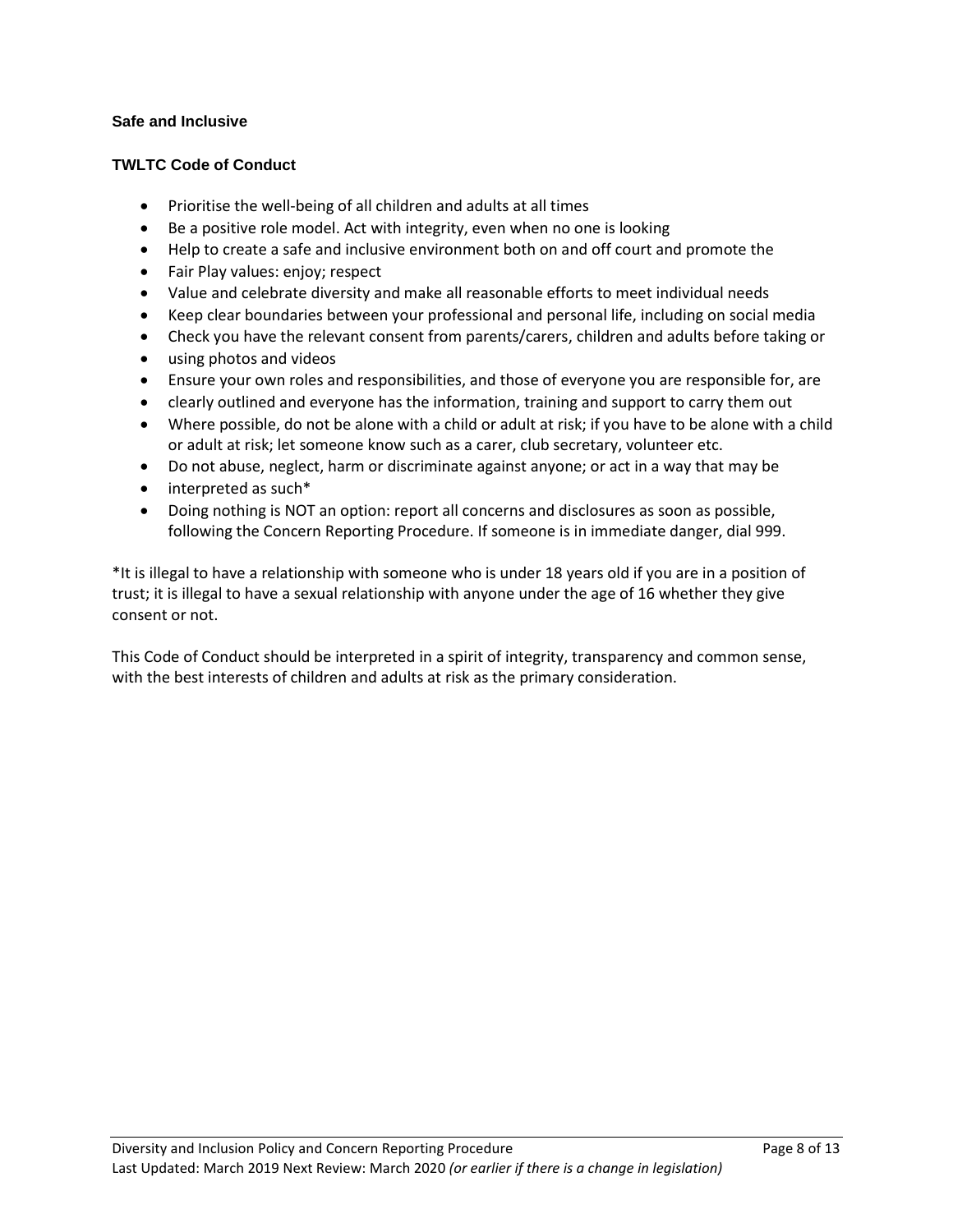# **Appendix A:**

## **Glossary of terms**

**Age:** This refers to a person belonging to a particular age group, which can mean people of the same age (e.g. 32-year old's) or range of ages (e.g. 18 - 30-year old's, or people over 50).

**Bisexual or Bi:** – refers to a person who has an emotional and/or sexual orientation towards more than one gender.

**Bullying:** can involve any form of physical, emotional, sexual or discriminatory abuse. It can also include cyber-bullying – using social media or mobile phones to perpetrate bullying.

**Direct discrimination:** treating someone less favourably than another person because of a protected characteristic.

**Disability:** A person having a physical or mental impairment that has a substantial and long-term adverse effect on that person's ability to carry out normal day-to-day activities.

**Discrimination:** treating someone in a less favourable way and causing them harm, because of their age, disability, gender reassignment, marriage or civil partnership, pregnancy or maternity, race, religion or belief, sex or sexual orientation.

**Discrimination by association:** discrimination against someone because they are associated with another person who possesses a protected characteristic.

**Discrimination by perception:** discrimination against someone because of the belief that someone possesses a protected characteristic.

**Diversity:** acknowledging and celebrating the differences between groups of people and between individuals**.**

**Equality**: treating everyone with fairness and respect and recognising and responding to the needs of individuals. Taking positive actions to address existing disadvantages and barriers affecting how people engage with and participate in tennis.

**Ethnicity**: the social group a person belongs to, and either identifies with or is identified with by others, as a result of a mix of cultural and other factors including language, diet, religion, ancestry and physical features traditionally associated with race. Ethnicity is essentially self-defined and may change over time.

**Gay**: refers to a man who has an emotional, romantic and/or sexual orientation towards men. Also, a generic term for lesbian and gay sexuality - some women define themselves as gay rather than lesbian.

**Gender identity: t**his is an individual's internal self-perception of their own gender. A person may identify as a man, as a woman, as neither man or woman (non-binary) or as androgyne/polygender.

**Gender reassignment**: The process of changing or transitioning from one gender to another.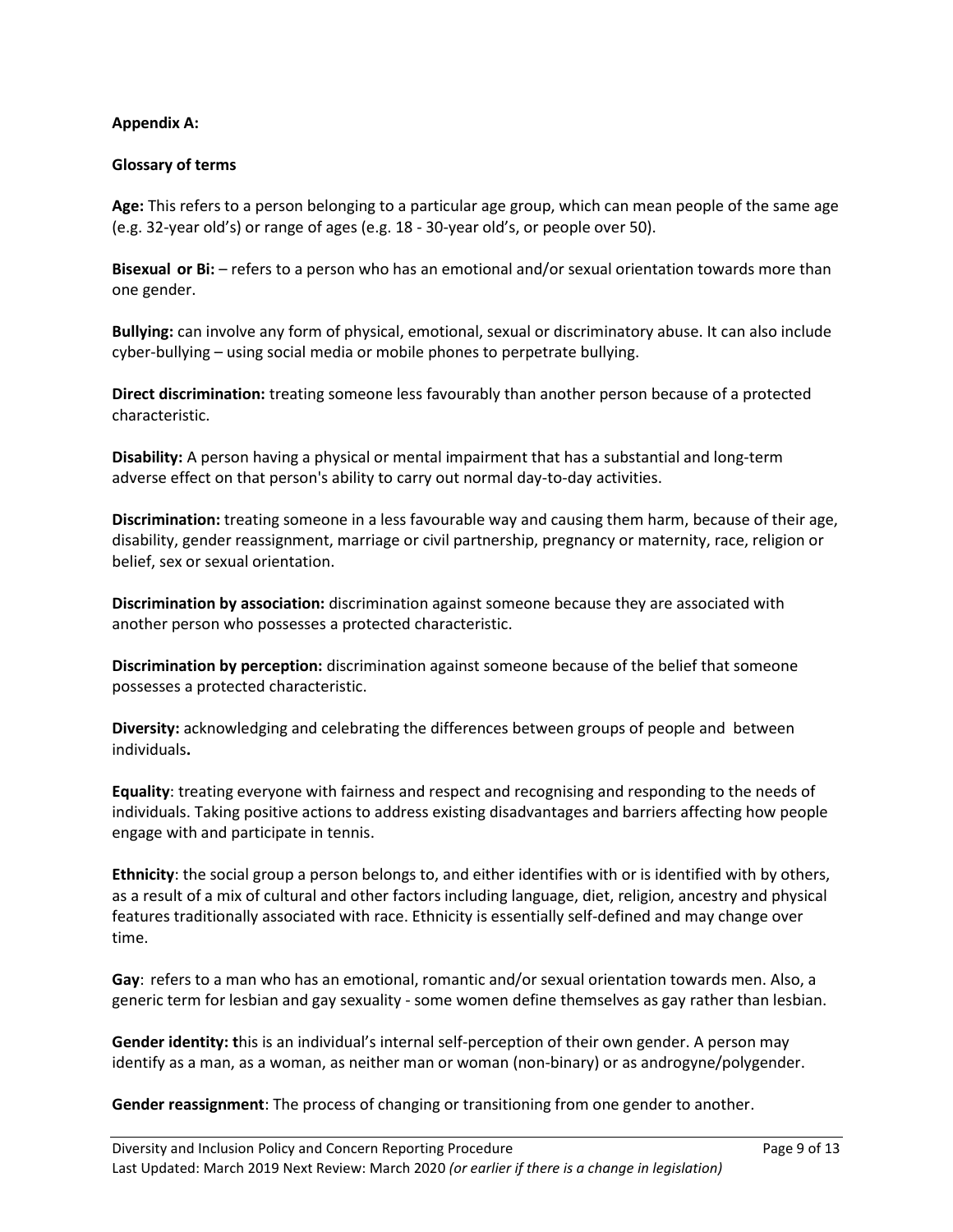**Harassment:** unwanted conduct related to a relevant protected characteristic, which has the purpose or effect of violating an individual's dignity or creating and intimidating, hostile, degrading, humiliating or offensive environment for that individual or creates an intimidating, hostile, degrading, humiliating or offensive environment. The focus is on the perception of the complainant not the intent of the perpetrator. Employees can complain of behaviour they find offensive even if it is not directed at them.

**Hate crime:** crime that is targeted at a person because of hostility or prejudice towards that person's disability, race or ethnicity, religion or belief, sexual orientation or transgender identity. This can be committed against a person or property.

**Homophobia**: the fear, unreasonable anger, intolerance or/and hatred toward homosexuality, lesbian gay and bisexual people whether that person is homosexual or not.

**Inclusive leadership** – leaders who are aware of their own biases and preferences, actively seek out and consider different views and perspectives to inform better decision-making. They see diverse talent as a source of competitive advantage and inspire diverse people to drive organisational and individual performance towards a shared vision.

**An Inclusive Leader** – is a role model exemplar of inclusive behaviour; listens to and seeks out the views of diverse people and takes account of these views, without bias, in the decisions they make; appreciates that a diverse group of people will generate more creative solutions to problems and encourages this; inspires people through a shared vision of future success and motivates them to deliver it; leverages difference for high performance and provides responsive excellence to customers', clients' and service users' needs; provides positive feedback to boost people's self-efficacy; puts effort into helping diverse people identify their talents and develop them for performance now and future advancement; communicates authentically and honestly in a way that inspires trust, loyalty and wellbeing.

**Inclusion:** recognising that people from different backgrounds may have difference needs and expectations and may experience barriers in trying to access tennis. An inclusive venue is one that takes steps to attract and engage with people from many different backgrounds and meet their needs so that everyone has a positive experience and has the opportunity to achieve their potential.

**Indirect discrimination:** a practice, policy or rule which applies to everyone in the same way, but that has a worse effect on some people than others.

**LGBTQ:** an acronym for Lesbian, Gay, Bisexual, Trans and Questioning.

**Lesbian**: a woman who has an emotional romantic and /or sexual orientation towards women.

**Monitoring equality**: refers to data collection and analysis to check if people with protected characteristics are participating and being treated equally. For example: monitoring of the number of people with a disability who play tennis at our venue.

**Non-binary** – an umbrella term for a person who does not identify as only male or only female, or who may identify as both.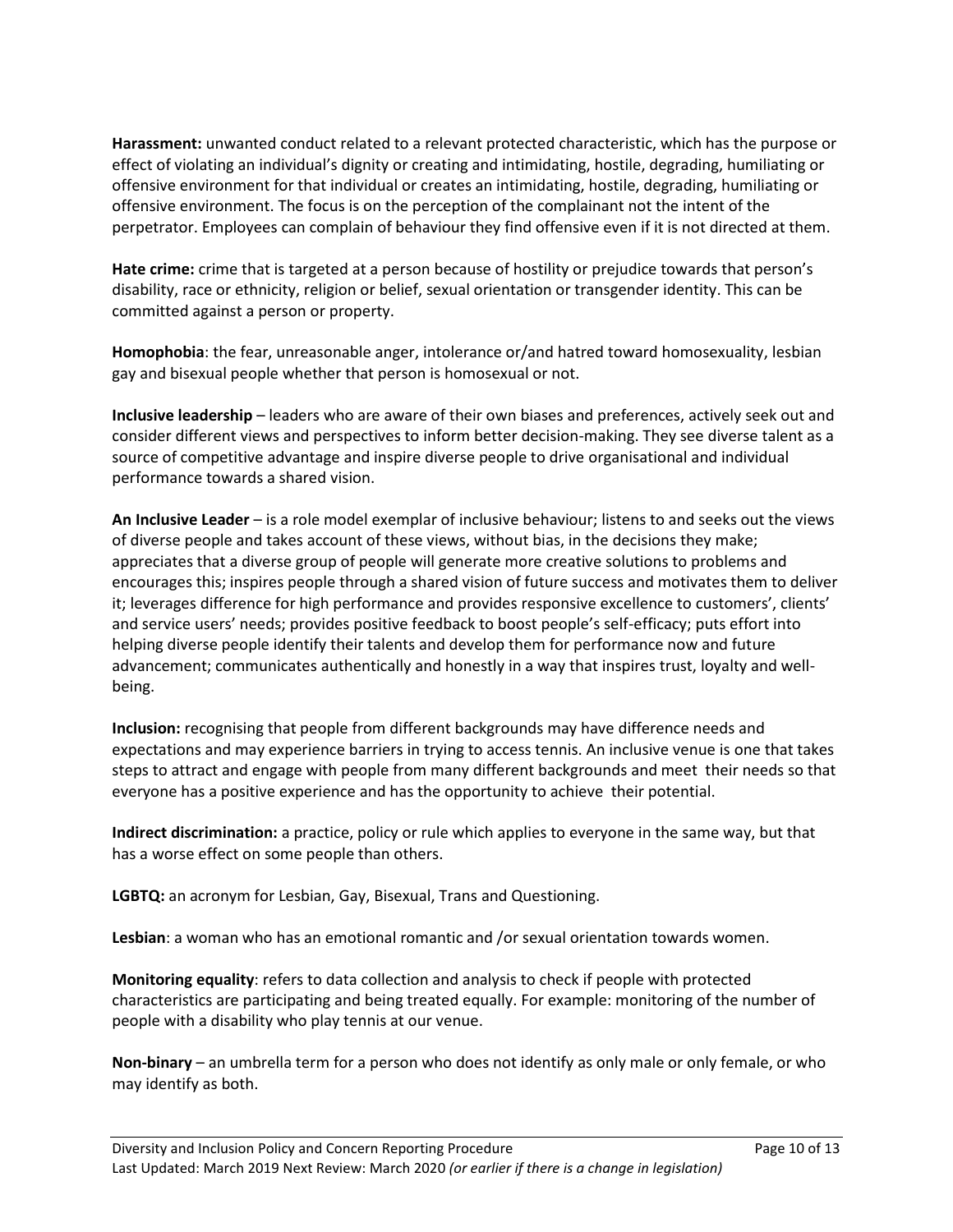**Positive action:** a range of lawful actions that seek to overcome or minimise disadvantages (for example in employment opportunities) that people who share a protected characteristic have experienced, or to meet their different needs.

**Pregnancy and maternity**: pregnancy is the condition of being pregnant or expecting a baby. Maternity refers to the period after the birth, and is linked to maternity leave in the employment context. In the non-work context, protection against maternity discrimination is for 26 weeks after giving birth, and this includes treating a woman unfavourably because she is breastfeeding.

**Questioning**: it refers to the process of exploring your own sexual orientation and/or gender identity.

**Race:** refers to the protected characteristic of race. It refers to a group of people defined by their race, colour, and nationality (including citizenship) ethnic or national origins.

**Radicalisation, extremism and terrorist behavior**: Radicalisation is the process by which a person comes to support terrorism and/or forms of extremism. Extremism is vocal or active opposition to fundamental British values, including democracy, the rule of law, individual liberty and mutual respect and tolerance of different faiths and beliefs. There is no single way to identify an individual who is likely to be susceptible to extremist ideology. The internet and the use of social media can be a major factor in the radicalisation of people.

**Reasonable adjustment**: What is considered reasonable will depend on all the circumstances of the case including the size of an organisation and its resources, what is practicable, the effectiveness of what is being proposed and the likely disruption that would be caused by taking the measure in question as well as the availability of financial assistance

**Religion or belief:** religion has the meaning usually given to it but belief includes religious and philosophical beliefs including lack of belief (e.g. atheism). Generally, a belief should affect your life choices or the way you live for it to be included in the definition.

**Sex:** refers to the biological makeup such as primary and secondary sexual characteristics, genes, and hormones. The legal sex is usually assigned at birth and has traditionally been understood as consisting of two mutually exclusive groups, namely men and women.

**Sexual orientation:** a person's emotional, romantic and/or sexual attraction to another person.

**Trans:** an umbrella term to describe people whose gender is not the same as, or does not sit comfortably with, the sex they were assigned at birth. Trans people may describe themselves using one or more of a wide variety of terms, including (but not limited to) transgender, cross dresser, non-binary, genderqueer (GQ).

**Transphobia**: the fear, unreasonable anger, dislike, intolerance or/and hatred toward trans people, whether that person has undergone gender reassignment or is perceived to have done that.

**Transsexual Person:** someone who has started the process of changing their gender identity is undergoing or has undergone gender reassignment.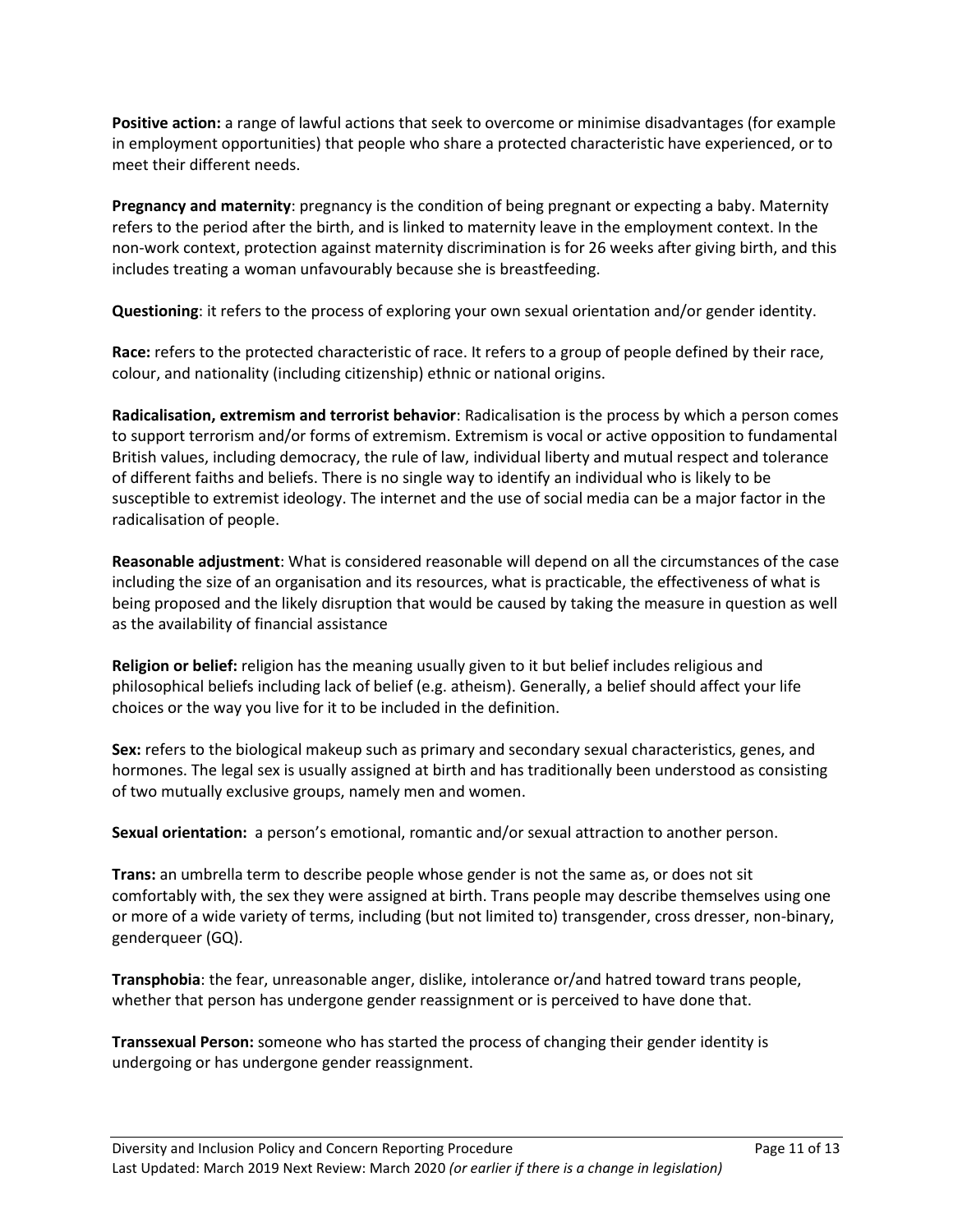**Unconscious bias or implicit bias:** this refers to a bias that we are unaware of, and which happens outside of our control. It is a bias that happens automatically and is triggered by our brain making quick judgments and assessments of people and situations, influenced by our background, cultural environment and personal experiences.

**Victimisation:** when someone is treated badly because they have made or supported a complaint or grievance.